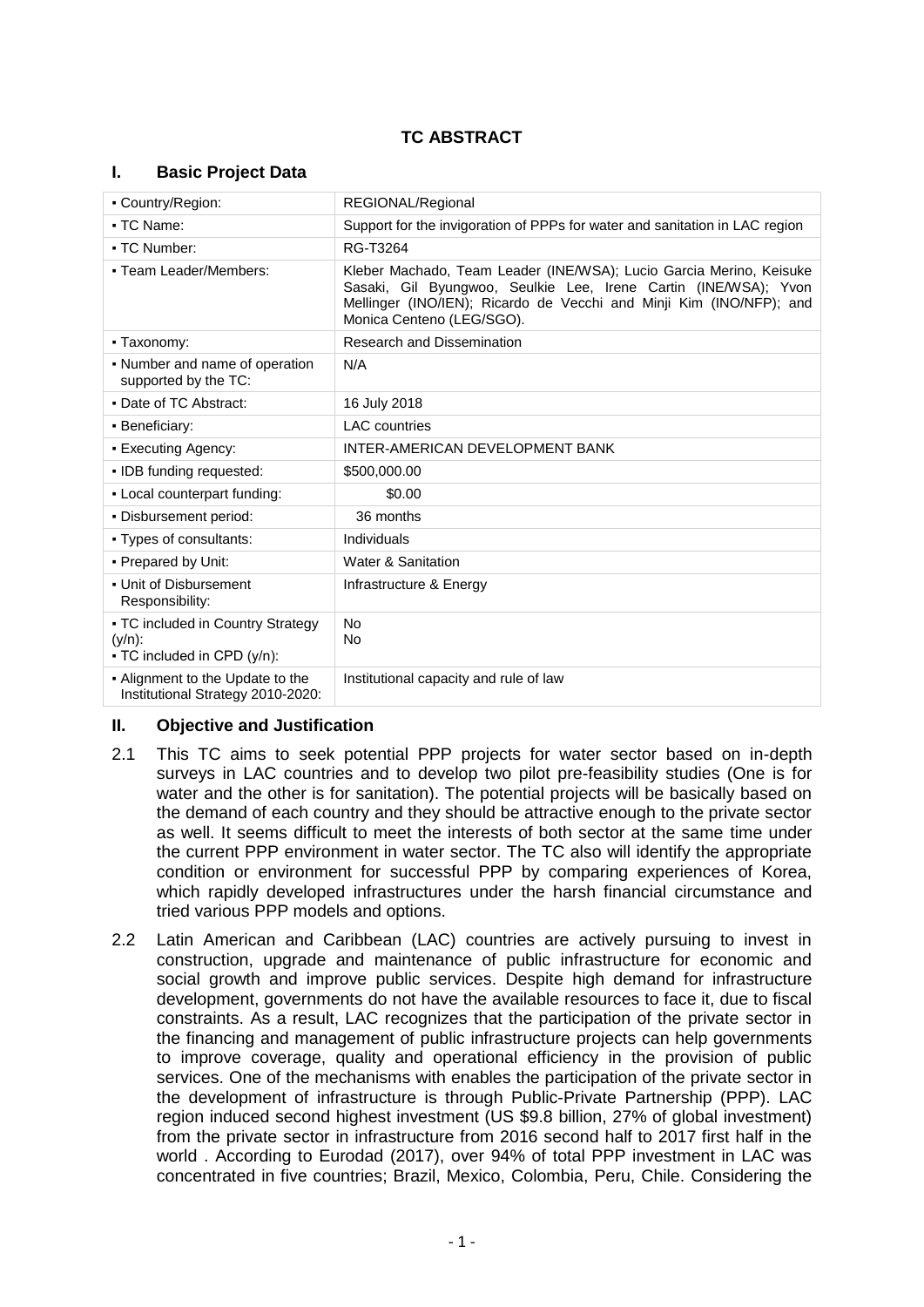size of economy, the interest on PPP in other LAC countries seems high as well. PPP investments of Honduras was about 2% of GDP and Peru 2%, Nicaragua 1.5% and Jamaica 1.3%. Although the adoption of PPP is common in energy and transport projects, but it has not been the case for water and sanitation sector. In 2016, of the 96 PPP projects that reached financial closure in LAC, only seven were related to water supply and sanitation sector. PPI database of World Bank also shows that 68% of PPP investment from 2016 to first half of 2017 is for energy and 26% is for transport. PPP investment for water sector is only 1.3%. Generally, the relatively low participation of the private sector in water and sanitation PPP project is mainly regarded to political interference in the setting of tariffs that rarely reflects the actual costs for the provision of the service which affects the financial viability of the projects. Water PPPs can also cause serious social protests and political issues as can be seen in the failure case of water privatization in Bolivia. However, current climate change makes most LAC governments try to find out more effective solutions to deliver better and quicker water service. Thus, the PPP for water sector needs to be invigorated to take advantage of the resources and management capacities of the private sector in a more efficient way

### **III. Description of Activities and Outputs**

- 3.1 Component 1: Identification of potential PPP projects in water and sanitation sector in Latin American and Caribbean countries; Component 2: Pilot PPP feasibility studies for water and sanitation projects; and Component 3: Administration and Dissemination
- 3.2 **Component I: Identification of potential PPP projects for water and sanitation**  sector. Component 1 - Review on the PPP environment of LAC countries to identify their willingness and readiness on PPP Study projects; identify potential water and sanitation infrastructure projects for countries with high demand and enough capacity
- 3.3 **Component II: Component 2 - Pilot PPP feasibility studies on PPP projects for water and sanitation.** Select and carry out two PPP pre-feasibility studies; VFM assessment on the potential PPP projects based on surveys; derive an optimal PPP model by comparing and analyzing similar projects and their risks; and recommendation for the invigoration of PPP in WAS sector
- 3.4 **Component III: Component 3 - Administration and Dissemination.** Conduct workshops with stakeholders. Prepare final reports in English and Spanish for officials in LAC countries to share research outcomes and carry out follow-up projects

**Indicative Budget**

#### **IV. Budget**

| mulcative Duuyet                                                                              |                         |                            |                      |  |
|-----------------------------------------------------------------------------------------------|-------------------------|----------------------------|----------------------|--|
| <b>Activity/Component</b>                                                                     | <b>IDB/Fund Funding</b> | <b>Counterpart Funding</b> | <b>Total Funding</b> |  |
| Identification of potential<br>PPP projects for water<br>and sanitation sector                | \$200,000.00            | \$0.00                     | \$200,000.00         |  |
| Component 2 - Pilot PPP<br>feasibility studies on PPP<br>projects for water and<br>sanitation | \$240,000.00            | \$0.00                     | \$240,000,00         |  |
| Component 3 -<br>Administration and<br><b>Dissemination</b>                                   | \$60,000.00             | \$0.00                     | \$60,000.00          |  |

## **V. Executing Agency and Execution Structure**

5.1 This TC is a Bank-originated TC focused on invigorating PPP mechanism of Water and Sanitation sector at regional level. Therefore, it will be executed and monitored by the Inter-American Development Bank (IDB) through the Water and Sanitation Division